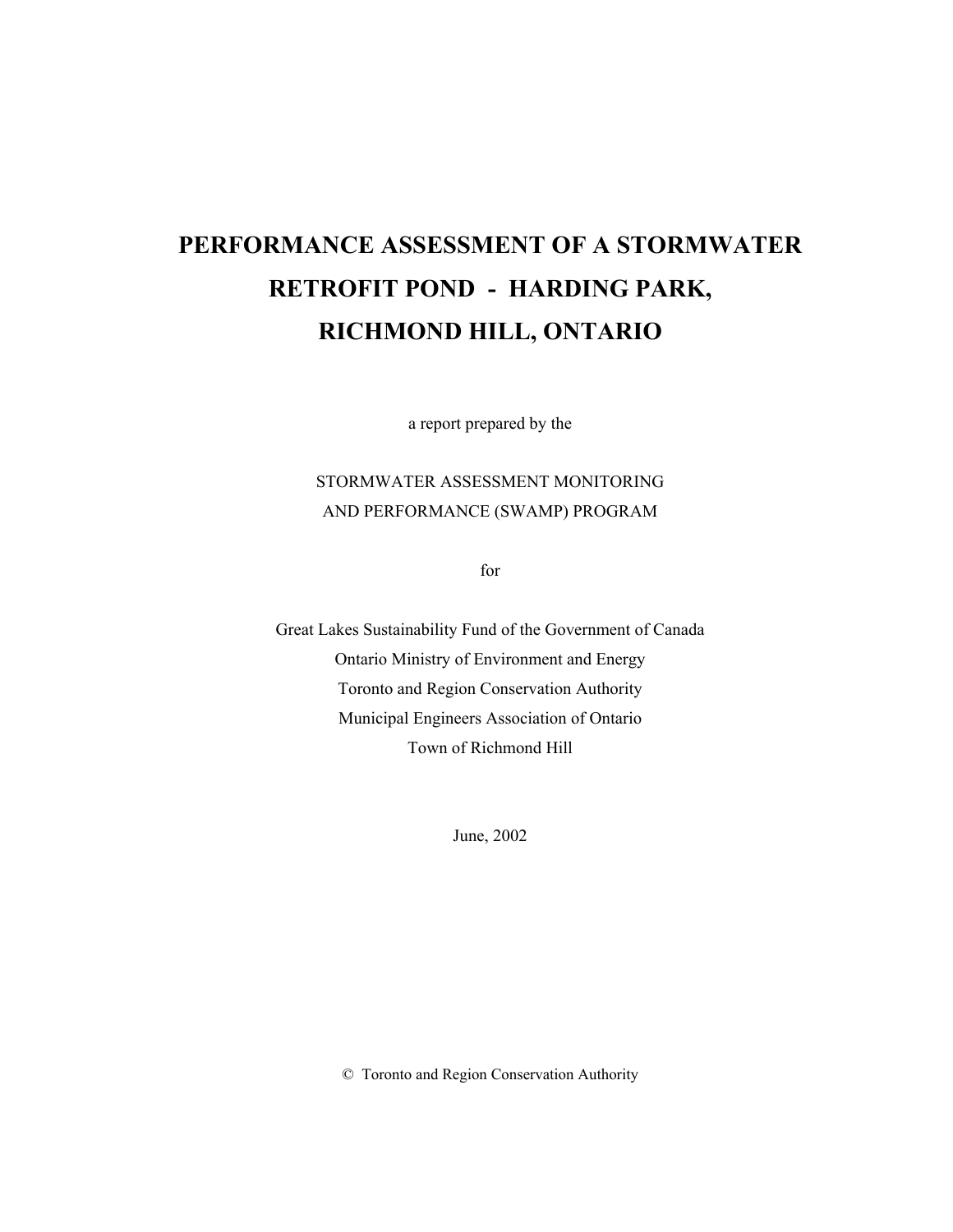## **NOTICE**

The contents of this report are the product of the SWAMP program and do not necessarily represent the policies of the supporting agencies. Although every reasonable effort has been made to ensure the integrity of the report, the supporting agencies do not make any warranty or representation, expressed or implied, with respect to the accuracy or completeness of the information contained herein. Mention of trade names or commercial products does not constitute endorsement or recommendation of those products. No financial support was received from developers, manufacturers or suppliers of technologies used or evaluated in this project.

## **PUBLICATION INFORMATION**

Documents in this series are available from the Toronto and Region Conservation Authority:

Sonya Meek Water Management Planner

Toronto and Region Conservation Authority

5 Shoreham Drive, Downsview, Ontario M3N 1S4

Tel: 416-661-6600, Ext. 5253 Fax: 416-661-6898

E-mail: Sonya\_Meek@trca.on.ca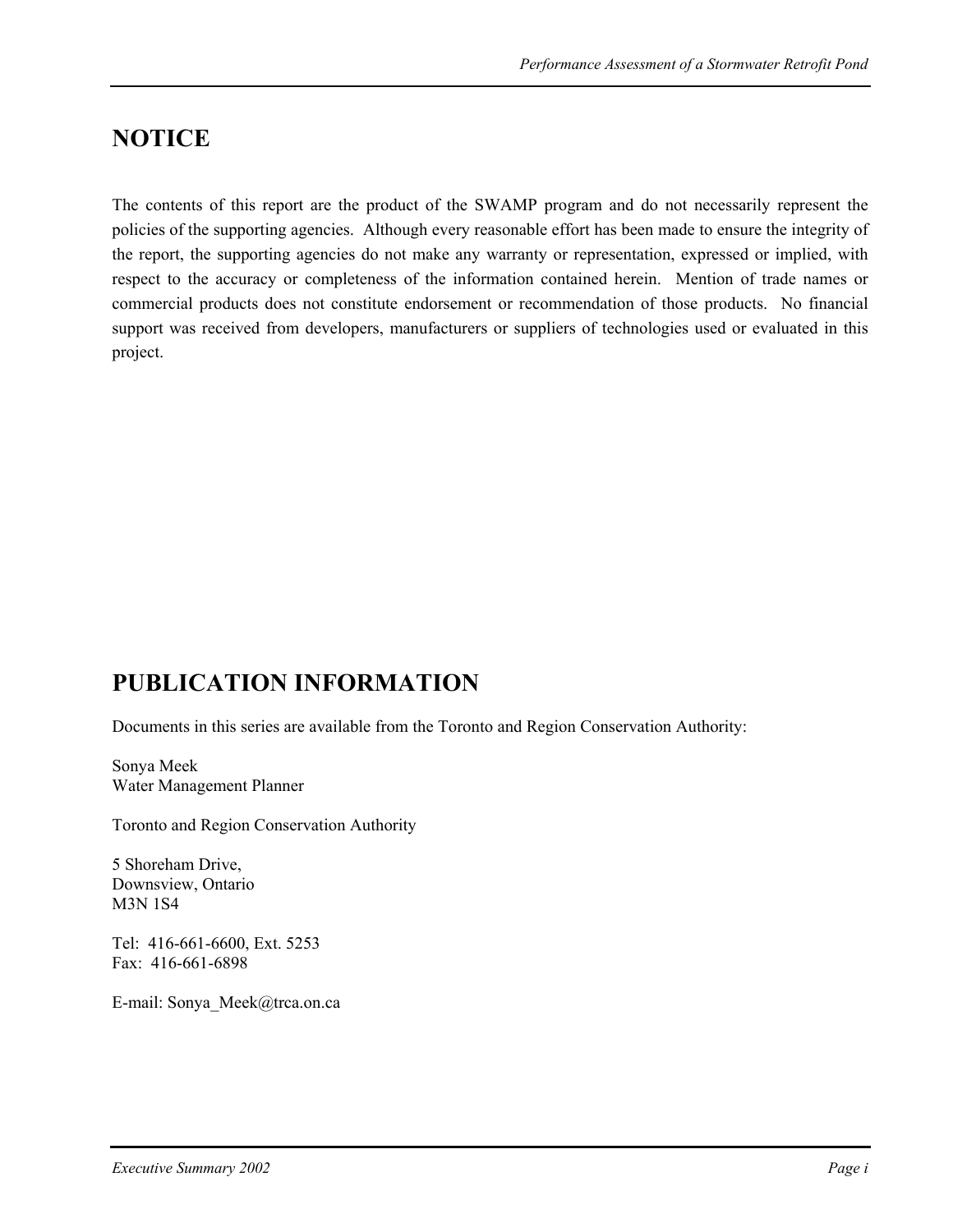### **THE SWAMP PROGRAM**

The Stormwater Assessment Monitoring and Performance (SWAMP) Program is an initiative of the Government of Canada's Great Lakes Sustainability Fund, the Ontario Ministry of Environment and Energy, the Toronto and Region Conservation Authority, and the Municipal Engineer's Association. A number of individual municipalities and other owner/operator agencies have also participated in SWAMP studies.

During the mid to late 1980s, the Great Lakes Basin experienced rapid urban growth. Stormwater runoff associated with this growth has been identified as a major contributor to the degradation of water quality and the destruction of fish habitats. In response to these concerns, a variety of stormwater management technologies have been developed to mitigate the impacts of urbanization on the natural environment. These technologies have been studied, designed and constructed on the basis of computer models and pilot-scale testing, but have not undergone extensive field-level evaluation in southern Ontario. The SWAMP Program was intended to address this need.

The SWAMP Program's objectives are:

- \* to monitor and evaluate new and conventional stormwater management technologies; and
- \* to disseminate study results and recommendations within the stormwater management industry.

For more information about the SWAMP Program, please contact:

Ms. Pat Lachmaniuk Ontario Ministry of Environment and Energy Phone: 416-327-7480 Fax: 416-327-2936 Email: pat.lachmaniuk@ene.gov.on.ca

Additional information concerning SWAMP and the supporting agencies is included in Appendix A.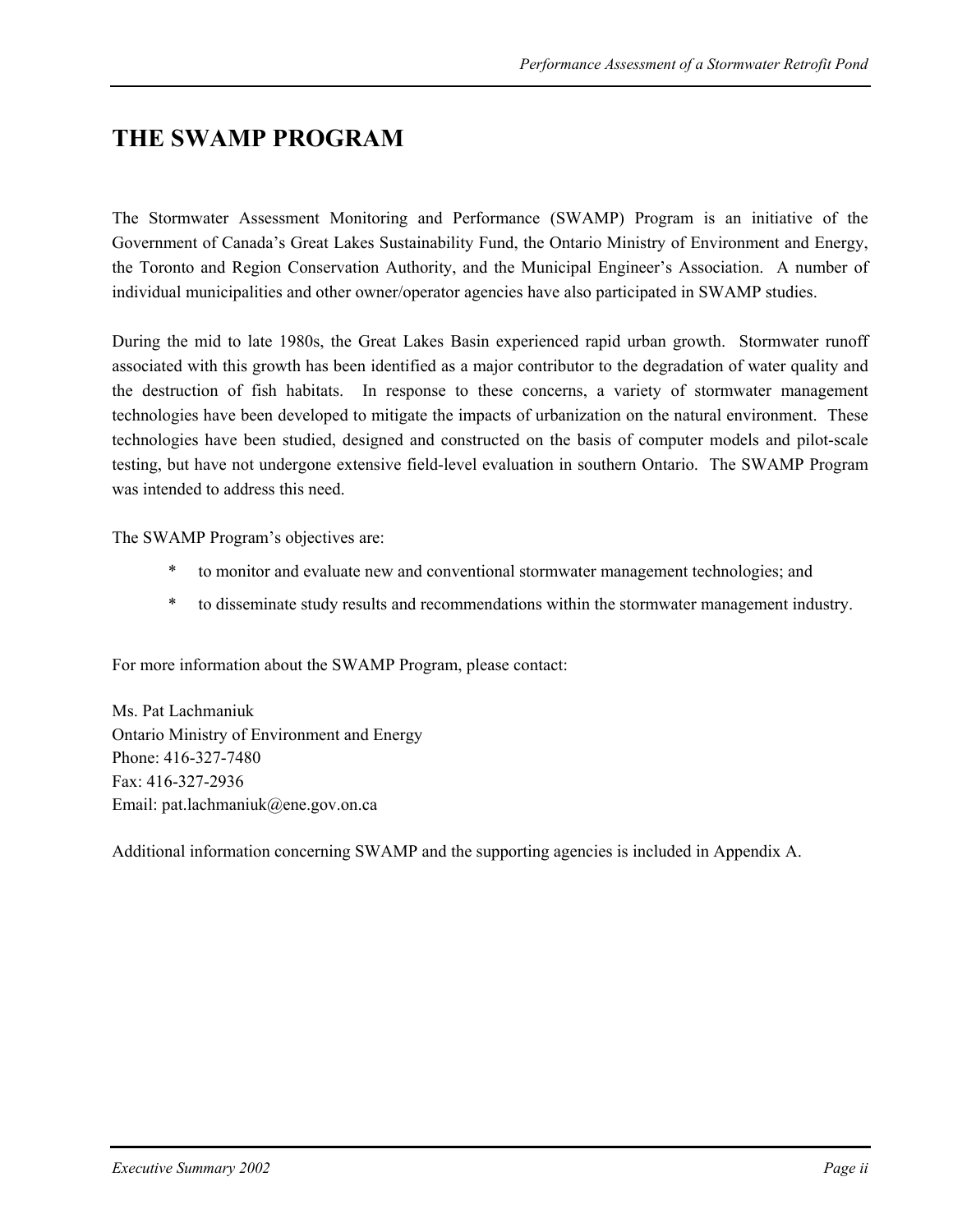## **ACKNOWLEDGEMENTS**

This report was prepared for the Steering Committee of the Stormwater Assessment Monitoring and Performance (SWAMP) Program. The SWAMP Program Steering Committee is comprised of representatives from:

- the Government of Canada's Great Lakes Sustainability Fund,
- the Ontario Ministry of Environment and Energy,
- the Toronto and Region Conservation Authority,
- the Municipal Engineers Association of Ontario.

This study was jointly funded by the Ontario Ministry of Environment and Energy (OMOEE), the Great Lakes Sustainability Fund (formerly the Great Lakes 2000 Clean-up Fund) and the Town of Richmond Hill. The OMOEE also provided office facilities and logistic support for the SWAMP program. The Laboratory Services Branch of the OMOEE provided laboratory analyses. Staff at the Town of Richmond Hill provided permission to conduct the monitoring study and assisted with the installation and operation of monitoring equipment. The Toronto and Region Conservation Authority provided administrative support for the SWAMP program.

The following individuals provided technical advice and guidance:

- Dale Henry **Ontario Ministry of Environment and Energy**
- Pat Lachmaniuk Ontario Ministry of Environment and Energy
- Sonya Meek Toronto and Region Conservation Authority
- Bill Snodgrass City of Toronto (formerly representing the Ontario Ministry of Transportation)
- Sandra Kok Great Lakes Sustainability Fund, Environment Canada
- Peter Seto National Water Research Institute, Environment Canada
- John Shaw Great Lakes Sustainability Fund, Environment Canada
- Michael D'Andrea City of Toronto, Municipal Engineers Association of Ontario
- John Nemeth Town of Richmond Hill
- Brian Adeney Gartner Lee Ltd.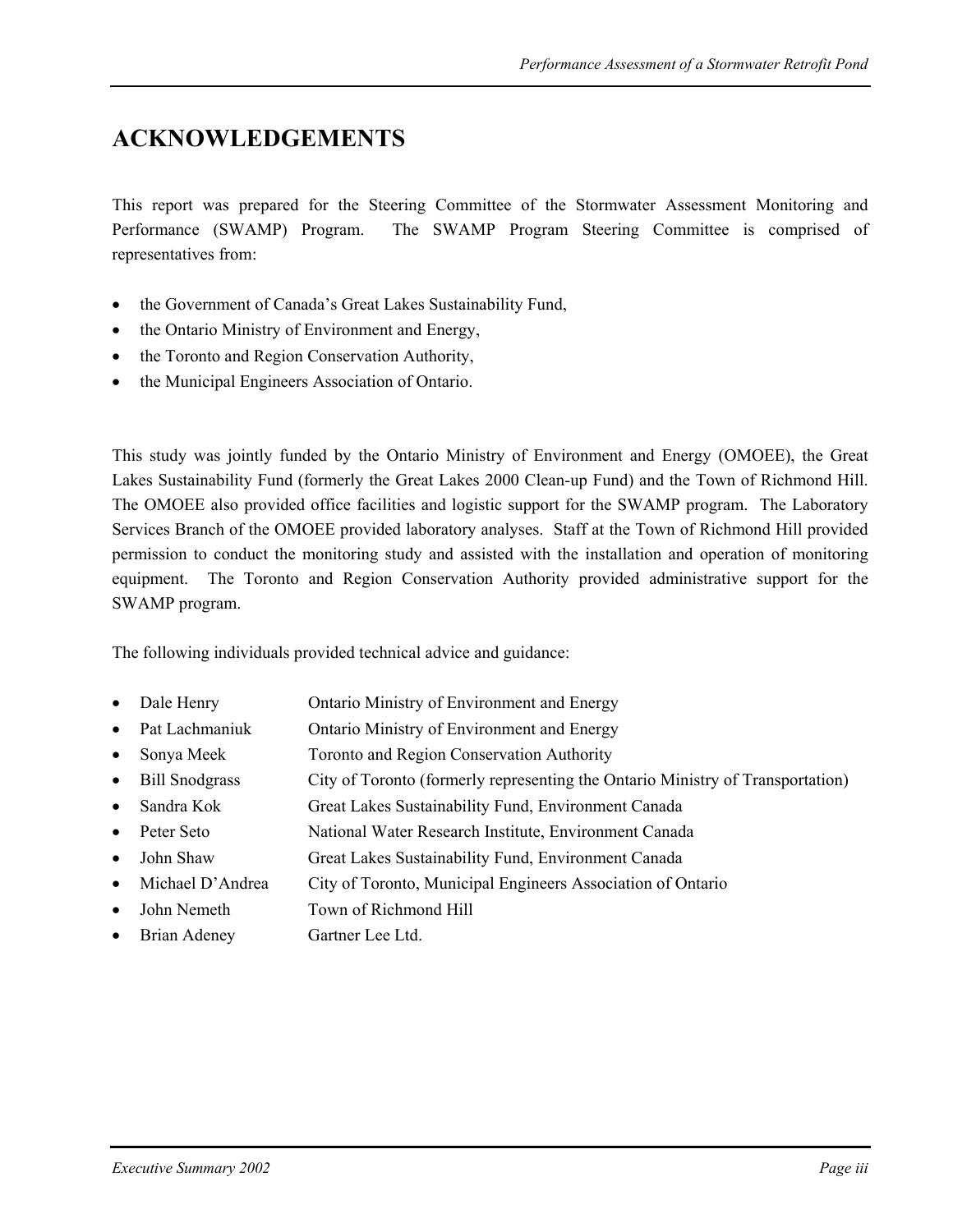## **EXECUTIVE SUMMARY**

### **Background**

In 1995, the Town of Richmond Hill converted its Harding Park Stormwater Management Facility from a water quantity dry pond to a multi-celled wetpond/wetland designed to improve stormwater quality and meet current erosion control objectives, while maintaining its original quantity control function. Located within the degraded Don River watershed, the Harding Park project is one of several community action sites identified by the Don Watershed Task Force as demonstrating techniques of regeneration at the local level. The combined effect of many such local projects within the watershed are expected to help restore health to the Don River and, in support of the Toronto and Region Remedial Action Plan (RAP), improve water quality and aquatic habitat along the Toronto waterfront.

Although several quantity-to-quality pond retrofits have been implemented in Ontario over the past 10 years, there is a paucity of data demonstrating the effectiveness of these retrofits, especially for pond-wetland systems. Also, little is known about operation and maintenance issues related to aspects such as the frequency of sediment clean out from stormwater ponds. To generate the necessary data, the Ontario Ministry of Environment and Energy (OMOEE), the Toronto and Region Conservation Authority and the Government of Canada, through the Great Lakes 2000 Clean-up fund (superseded by the Great Lakes Sustainability Fund), jointly agreed to monitor the facility under the Stormwater Assessment Monitoring and Performance (SWAMP) program. This report presents the results of the monitoring program, discusses implications with regard to receiving water impacts, and provides recommendations for improvements to the facility.

### **Study Objectives**

The overall objective of this study was to provide guidance to urban planners, designers and owners of stormwater facilities concerning the design, performance, and maintenance of stormwater retrofit ponds. Within this general context, the specific objectives were to:

- determine hydrologic characteristics of the study catchment and stormwater retrofit pond/wetland (*e.g*. runoff coefficient, peak flows, hydraulic detention times) and evaluate these against the original design objectives;
- assess the stormwater treatment performance of the facility on an average event and seasonal load basis;
- identify aquatic plant species below the high water line of the facility and assess the effectiveness of planting plans;
- evaluate the use of algae as a indicator of spatial variations in stormwater quality within the facility;
- investigate the long-term operation, maintenance and dredging requirements of the facility;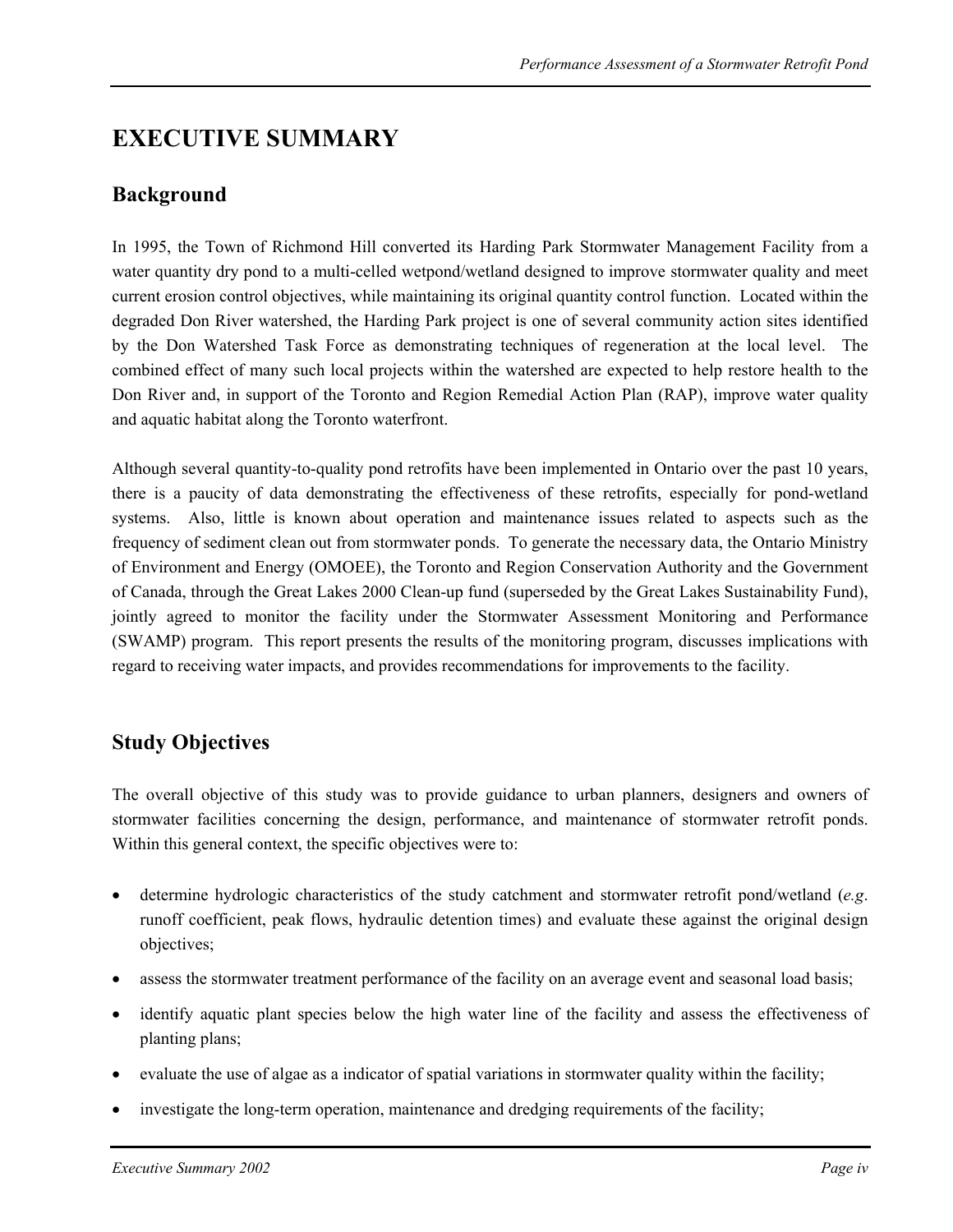identify environmental benefits/limitations of the facility and provide recommendations for facility improvement.

### **Site Description**

The retrofit facility incorporates three cells in series: a small sediment forebay, larger wet pond and small wetland (Figure 1). The pond and forebay cover a 0.7 hectare area and have a total storage capacity of 2965  $m<sup>3</sup>$  consisting of a 1015 m<sup>3</sup> permanent pool and 1950 m<sup>3</sup> of active (or extended detention) storage. By contrast, the former dry pond was 0.4 hectares in area and had a total storage capacity of  $1650 \text{ m}^3$ . Surface drawoff Hickenbottom risers at the forebay and wetland outlets provide for hydraulic control and extended detention. Emplaced sand lenses (or 'French drains') in the berm between the wet pond and wetland help to maintain moist soils in the wetland during dry weather periods. The design of the facility meets the OMOEE's stormwater quality and erosion control guidelines with respect to maximum depth (less than 3 m), drawdown time and storage volume, but the 1:1 length-to-width ratio was less than the 3:1 ratio recommended by the OMOEE.



*Figure 1:* Study site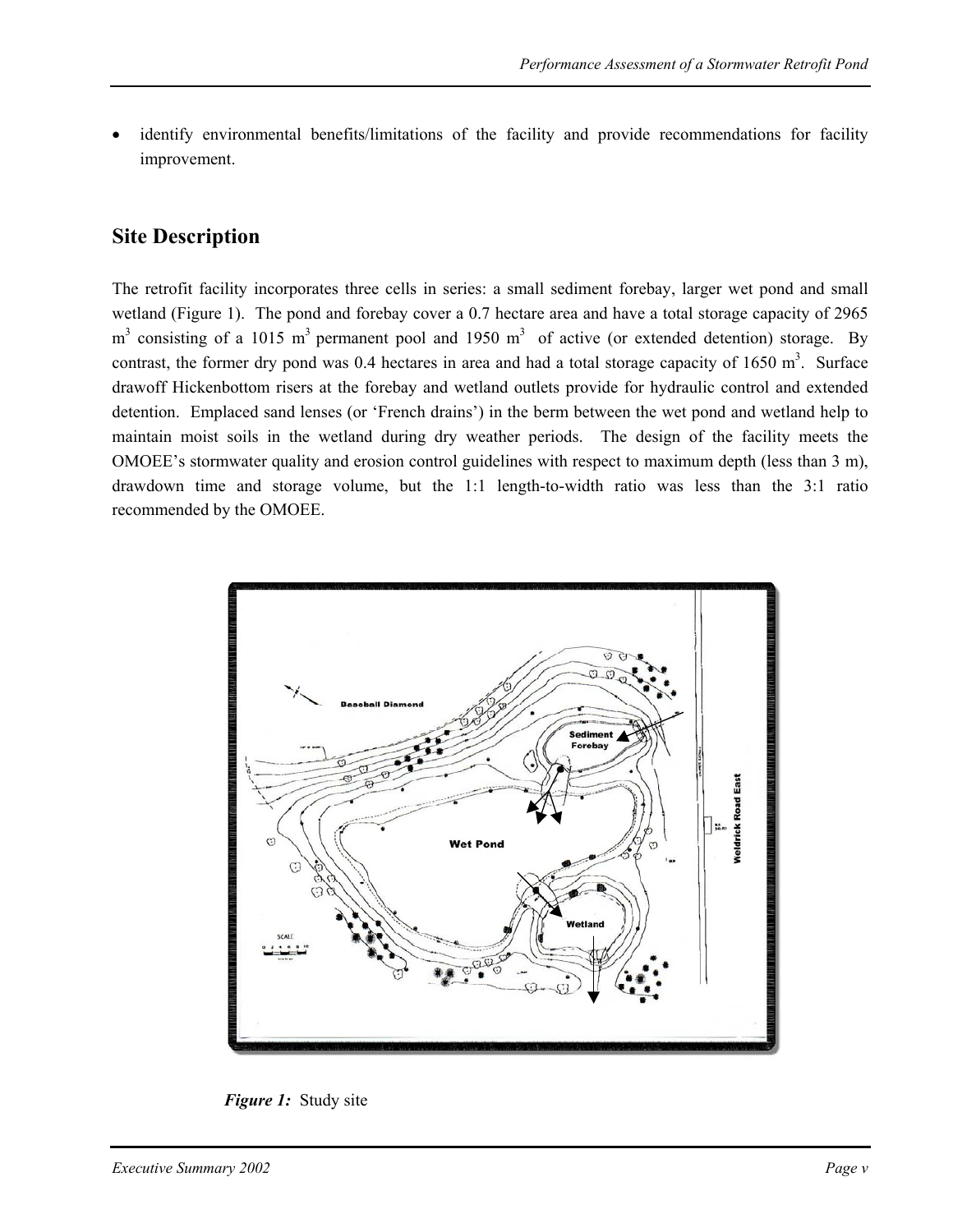The facility receives runoff from a 16.8 hectare residential catchment that lies on the southern edge of the Oak Ridges Moraine. The primary local surface water body is German Mills Creek, which drains to the Don River. Land use in the drainage catchment is medium to high density residential, serviced to about 70% by curb, gutter and storm sewers and 30% by roadside ditches and culverts. Prior to construction of the retrofit facility, aquatic habitat in the creek was degraded as a result of urban development and instream erosion control works. Soils in the area were considered to have low infiltration and high runoff potential. Climate is temperate with thermal highs and lows in all seasons moderated by the dominant lake effect from Lake Ontario, 30 km south of the study site.

### **Study Methods**

The monitoring study was conducted from January 1996 to November 1997. Data were analyzed separately for the 'summer/fall' period, from May 1 to November 30, and the 'winter/spring' period, from December 1 to April 30. During the first year of the monitoring period, from January to late August 1996, the berm separating the wet pond and wetland was in a state of disrepair, resulting in unreliable and unrepresentative effluent flow data. Therefore, the focus of the data analysis was on results collected after berm repair (September 1996 to November 1997).

The key components of the monitoring program included rainfall, runoff, water quality, temperature, aquatic vegetation, and in-pond algal communities. Rainfall data in 1996 were obtained from the Buttonville Airport weather station, seven kilometers southeast of the study site, and in 1997, from a tipping bucket rain gauge located immediately adjacent to the Harding Park facility. Temperature impacts of the facility on the downstream watercourse were assessed via continuous temperature monitoring at the inlet, outlet and immediately upstream of the outlet in German Mills Creek. Continuous runoff data were collected at the inlet and outlet using area-velocity flow meters from May to November in 1996 and 1997. During rain events over the same period, flow-proportionate water quality samples were collected using automated instruments. Grab samples were collected during the winter/spring season (December to April). Samples were submitted to the Ministry of Environment and Energy laboratory in Toronto for analysis of total suspended solids (TSS) and all major pollutant groups, including nutrients (phosphorus and nitrogen compounds), metals, organics, bacteria and parameters such as pH, conductivity and particle size distribution.

Subsequent data analysis included calculation of event flow volumes, runoff coefficients, peak flow attenuation, flow durations, lag and hydraulic detention times, hydrological mass balances, average event mean concentrations (AEMCs), 95% confidence intervals, inlet and outlet loading and load-based removal efficiencies. The catchment area and facility were modelled using PCSWMM™ to predict long-term flow rates and suspended solids loading. The model was calibrated using field data collected at the Harding Park site, and a long-term continuous simulation of the model was based on 12 years (1986 to 1997) of rainfall data from the Toronto Buttonville Airport, 7 km southeast of the facility.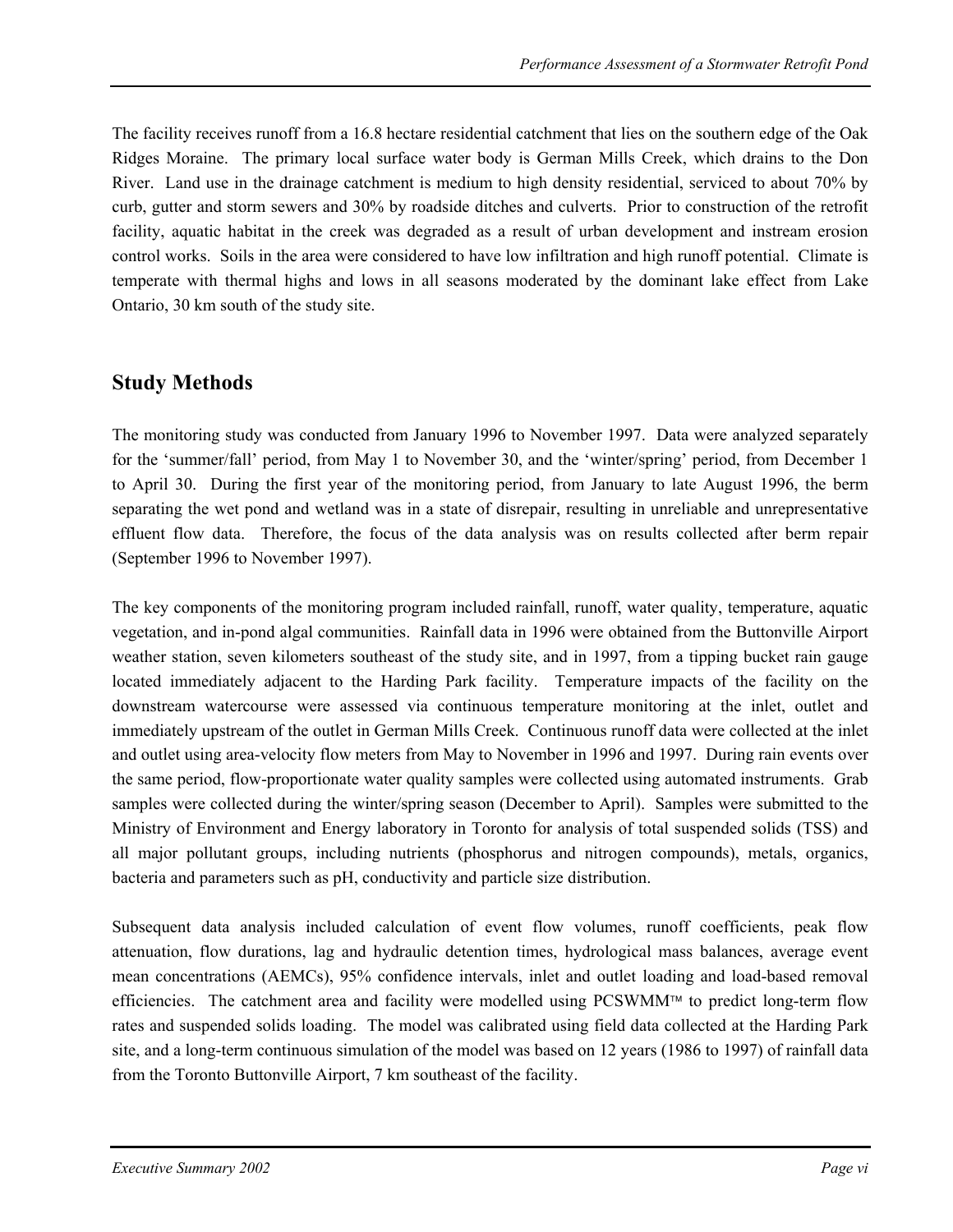The vegetation study inventoried plant species composition and coverage below the high water mark in the facility and assessed the validity of natural colonization as a planting strategy. The aquatic community study focused on the algal communities in the sediment forebay and wet pond with a view to better understand the water quality improvement function of the facility.

### **Study Findings**

#### *Water quantity*

The post-berm repair data set includes 6 large storms (greater than 20 mm), 8 medium sized storms (10 to 20 mm) and 1 small storm (less than 10 mm). On average, 34% of catchment rainfall appeared as surface runoff during storm events over the monitoring period. Storms with less than 4.0 mm of rainfall produced negligible runoff, probably due to depression storage and infiltration in roadside ditches. This observation approaches the 5 mm level suggested in the Ontario Stormwater Management Practices and Planning (SWMP) manual for stream baseflow maintenance.

Rain events during the study period generated an average influent storm flow volume of 1451 m<sup>3</sup>. The balance between storm flow at the inlet and outlet averaged 11% during monitored rain events, possibly due to exfiltration within the pond (which was not measured), but more likely due to under or over estimation of flow by automated flow instruments. Dry weather baseflow rates were estimated to be 1.5 L/s at the inlet and 1.3 L/s at the outlet, indicating that water losses to pond exfiltration below the permanent pool water line were relatively minor.

During the period after berm repair, mean peak discharge rates were 137 and 27 L/s at the inlet and outlet, respectively. Only two storms had peak outlet flow rates beyond the post-berm repair design threshold of 52 L/s. Peak flow reduction was accompanied by a significant increase in the duration of flow from a 22-hour mean at the inlet to a mean of 46 hours at the outlet.

The hydraulic detention time, defined as the time delay between inlet and outlet hydrograph centroids, provides a measure of the extended detention feature of the facility, by which stormwater influent is temporarily detained, or held back within the facility. The detention time averaged 5.3 hours, with a range between 3.5 and 10.7 hours during individual events. Assuming plug flow displacement conditions (*i.e.* no mixing, no short circuiting), the residence time of an element of fluid within the facility was estimated at roughly 18 hours. This estimate suggests that under actual conditions of short-circuiting and mixing of the influent and permanent pool water, the residence time of a fluid element passing through the facility would be somewhat less than 18 hours. A falling head drawdown equation was used by the designer to meet the OMOEE 'detention time' guideline of 24 hour detention of a 25 mm storm (4 hour Chicago distribution). In general, the observed drawdown time for storms with greater than 20 mm exceeded the 24 hour target.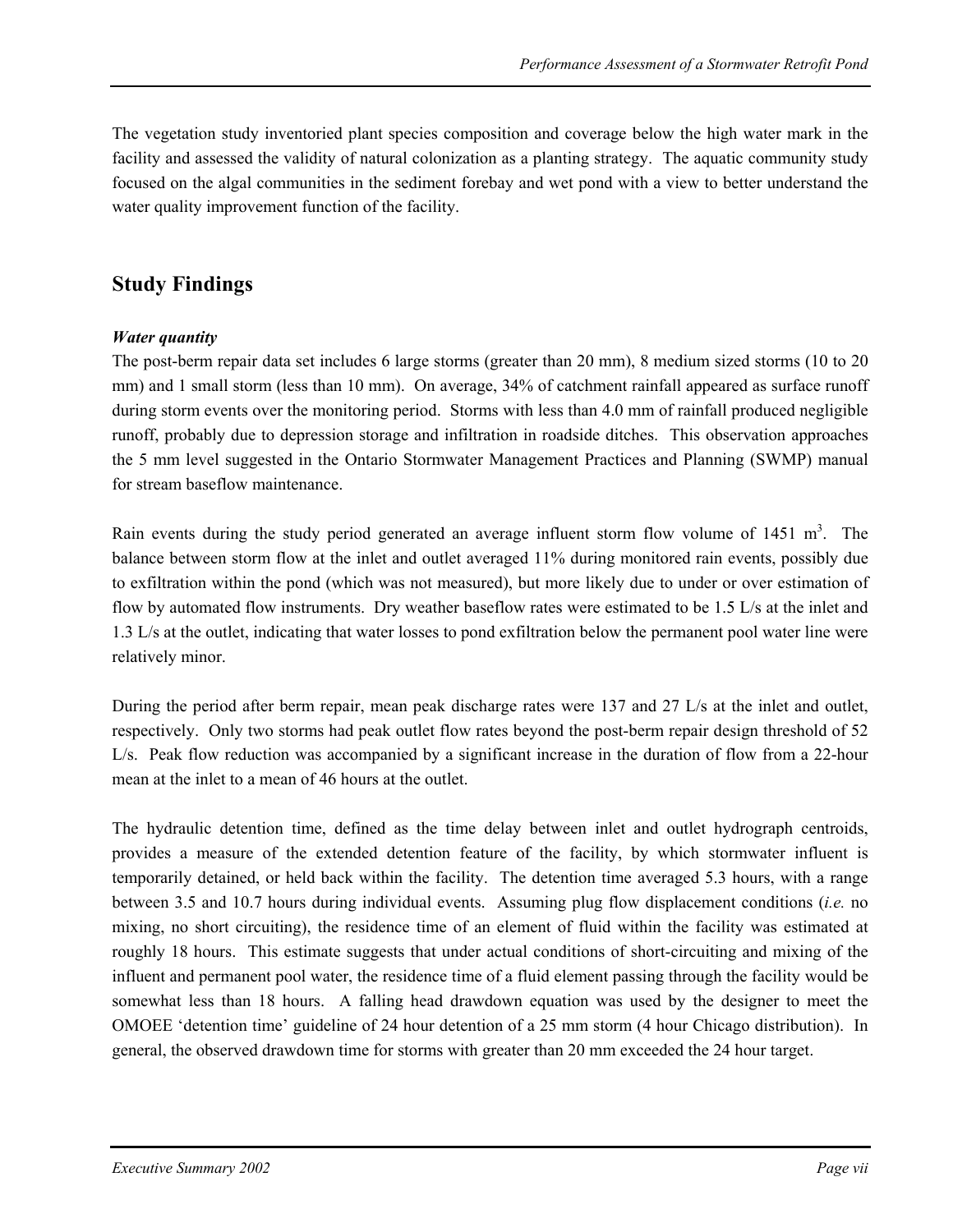### *Water quality*

Total suspended solids (TSS) is a critical variable in stormwater quality analysis because several pollutants (*e.g.* phosphorus, metals and some organics) are bound to suspended particles and, hence, the removal of TSS also serves as a measure of the removal of these bound pollutants. For the summer/fall monitoring period after berm repair, removal of TSS averaged 80%, ranging between 26 and 92% during individual events. Influent and effluent AEMCs were 345 and 46 mg/L, respectively. Winter/spring average performance based on grab samples was similar, averaging 78% and ranging between 58 and 97%. Winter/spring influent and effluent average concentrations were 270 and 39 mg/L, respectively. Removal efficiencies during both seasons exceeded the 70% recommended in the SWMP manual for the level of fisheries protection (*i.e.* level 2) deemed appropriate for the reach of German Mills Creek downstream of the Harding Park facility. The geotextile wrapped Hickenbottom risers at the forebay and wet pond outlets, as well as the location of the discharge point at the surface of the permanent pool may have contributed to the reasonably good TSS removal efficiency results.

On average, the median particle size of TSS was  $4.5$ : m (fine silt) at the inlet and  $2.3$ : m (clay) at the outlet. Removal efficiencies for sand, silt and clay were estimated at 81, 65 and 48%, respectively. Particles greater than 4 µm (*i.e.* silt and sand size classes) accounted for 55% of the inlet particles compared to only 34% at the outlet, indicating size selective removal of suspended solids.

Removal efficiencies for most parameters were less than observed for TSS (Table 1). During the summer/fall season, load-based removal efficiency was 42% for total phosphorus, 54% for total ammonia, and a range of 11 to 83% for most metals. In contrast, winter removal efficiencies were 56% for total phosphorus, 18% for total ammonia and a range of  $-13$  to 83% for most metals. The surface drawoff configuration of the Hickenbottom risers in the sediment forebay and wet pond did not provide adequate protection from the rapid release of floating oil and grease, which may partly explain the relatively low summer/fall removal efficiency (48%) for this constituent.

During the summer/fall monitoring period, effluent AEMCs of unionized ammonia, zinc, cadmium and copper were less than the Ontario Provincial Water Quality Objectives (PWQOs). PWQO exceedances during warm and cold seasons were noted for average concentrations of *E. coli*, total phosphorus, lead, iron, and during the winter/spring period only, for zinc and copper. Among the 17 herbicides and pesticides and 24 PAHs analyzed in this study, only pentachlorophenol and 2,3,4,6 tetrachlorophenol were found at influent concentrations above laboratory analytical detection limits in greater than 5% of samples analyzed. Effluent concentrations of both pollutants were consistently less than laboratory detection limits, suggesting that the pond was effective in reducing the likelihood that these contaminants will enter the creek.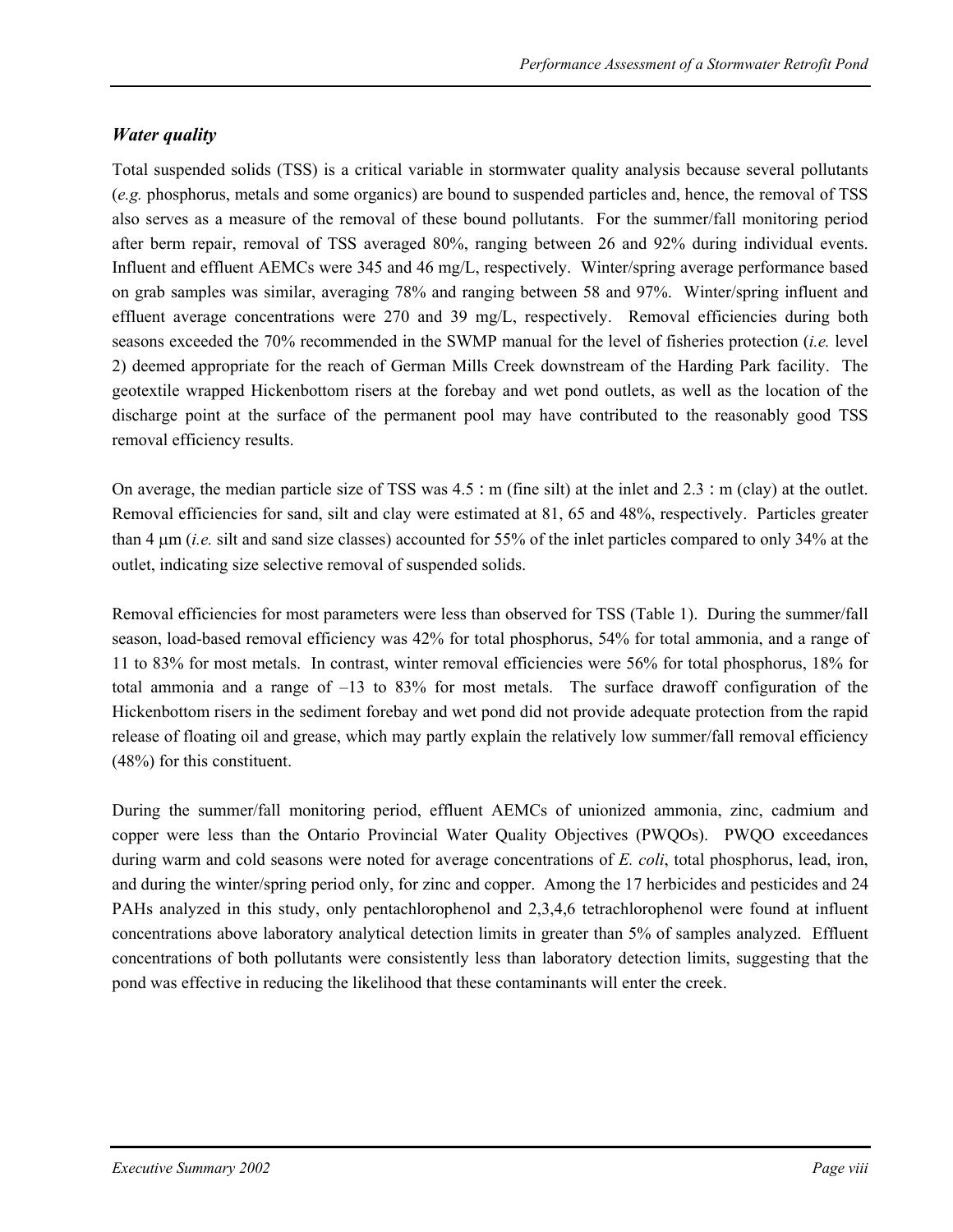| Parameter/season               | Summer/fall<br>Winter/spring |                 |            |                 |
|--------------------------------|------------------------------|-----------------|------------|-----------------|
|                                | Avg. Conc.                   | Rem. Eff. $(\%$ | Avg. Conc. | Rem. Eff. $(\%$ |
| $TSS$ (mg/L)                   | 48                           | 80              | 39         | 78              |
| <b>Total Phosphorus (mg/L)</b> | 0.11                         | 42              | 0.10       | 56              |
| Phosphate (mg/L)               | 0.01                         | 86              | 0.06       | 66              |
| Ammonia (mg/L)                 | 0.10                         | 54              | 0.35       | 18              |
| $TKN$ (mg/L)                   | 1.0                          | $-24$           | 1.1        | 31              |
| Copper $(\mu g/L)$             | 4.5                          | 48              | 10.2       | 22              |
| Zinc $(\mu g/L)$               | 16.4                         | 70              | 40.0       | 38              |
| Lead $(\mu g/L)$               | 7.7                          | 83              | 6          | 11              |
| Chromium $(\mu g/L)$           | 2.4                          | 53              | 2.2        | $-13$           |
| Cadmium $(\mu g/L)$            | 0.5                          | 11              | 0.1        | 83              |
| Oil and Grease (mg/L)          | 0.8                          | 48              | 1.1        | 6               |

*Table 1:* Average seasonal effluent concentrations and overall load based removal efficiencies for selected parameters

### *Water Temperature*

Continuous water temperature measurements indicated that the facility effluent was 6 to 9°C warmer than inlet and upstream creek temperatures during the warm summer months of July and August. The average daily temperatures of the influent, effluent and creek were 14, 23 and 15°C, respectively. Outlet temperatures were frequently above the 21°C limit generally accepted as the threshold for cold water fisheries habitat. However, dilution of facility effluent by the much larger discharge volumes from German Mills Creek would likely result in relatively minor impacts on creek temperatures downstream of the facility.

#### *Aquatic Vegetation and Algae Monitoring*

Plants in wet pond treatment systems perform several functions, including bank stabilization, chemical uptake, root zone aeration, surface area attachment for bacteria and aesthetic appeal. Therefore, the type of plants established within the facility, and the success of planting programs was considered to be an important component of the overall performance assessment.

For two years, the aquatic vegetation below the high water level was monitored to determine the success of planted species in colonizing the area and extent of natural colonization by native and non-native species. Results indicated rapid natural colonization with full vegetation cover achieved after only two growing seasons (1996 and 1997). The community structure in all three cells of the facility tended towards a common group of dominant species characterized as aquatic/meadow marsh habitat. Natural colonization of both native and non-native species increased significantly in number, but the ratio of native to non-native species remained generally the same. If rapid natural colonization is found to be a common pattern at stormwater ponds and wetlands, there may be justification for reducing the number and diversity of plant species planted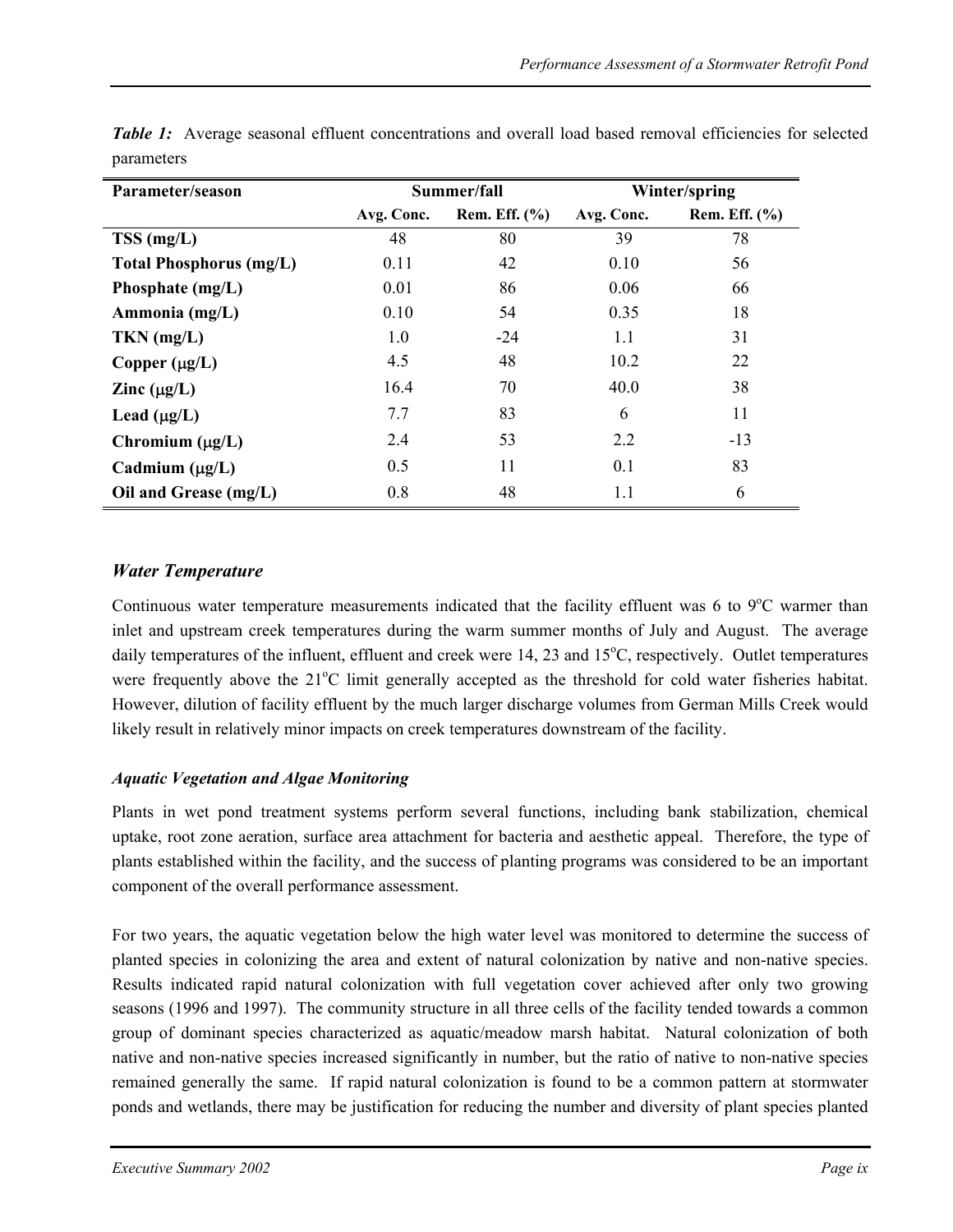after construction. Although further study is required, the monitoring results suggest that cattail (*Typha*), spikerush (*Eleocharis*), rush (*Juncus*), bulrush (*Scirpus*), water plantain (*Allisma*) and waterweed (*Elodea*) may be worthy candidates for planting plans.

The use of algae as an indicator of biological response to differences in physical and chemical conditions between the forebay and wet pond was investigated. Results showed that the algal community in the forebay was generally poor and dominated by only one genus, whereas the wet pond algal community was significantly more diverse. Low diversity in the forebay was attributed to poor water quality, high and turbulent flow and cool water temperatures relative to the wet pond. Based on the algal community, the conditions in the forebay and wet pond were assessed as hypereutrophic and hypereutrophic-to-eutrophic, respectively. This assessment generally supports the concept of the forebay as a pollutant containment zone and buffer to downstream treatment cells.

#### *Facility Maintenance*

The stormwater catchment and facility was modelled to predict total flows, TSS loads, and provide information on the long-term maintenance needs of the facility. The long-term simulation indicated TSS removal efficiency of 75%, which is lower than the short-term removal rate of 80% observed during the study period. Results indicated that, in order to abide by the OMOEE's guidelines, the pond must be dredged every 16 years, with an error range between 13 and 22 years. Actual TSS accumulation within the facility should be field assessed in detail every 5 years. The forebay should also be assessed to ensure sediment deposition in this cell is not clogging the riser. More frequent dredging of the forebay would likely extend the maintenance interval for the wet pond.

### **Conclusions and Recommendations**

Despite constraints inherent in the design of the facility and the relatively short detention time, the facility met design levels of protection with respect to contaminant removal and flow attenuation. This study demonstrates that significant water quality improvement can be achieved through retrofitting existing stormwater quantity control facilities to wet pond and wetland configurations, even in locations where significant site constraints exist.

The following recommendations are provided based on study results and site observations:

- (i) Wetland performance could be improved if channelized flow through the wetland were distributed over a larger portion of the wetland via a perforated pipe or similar distribution system installed at the upstream end of the wetland.
- (ii) A mid to low level drawoff configuration for the outflow structures would help to improve removal of floating contaminants (e.g. oil and grease, some organics), reduce effluent temperature and minimize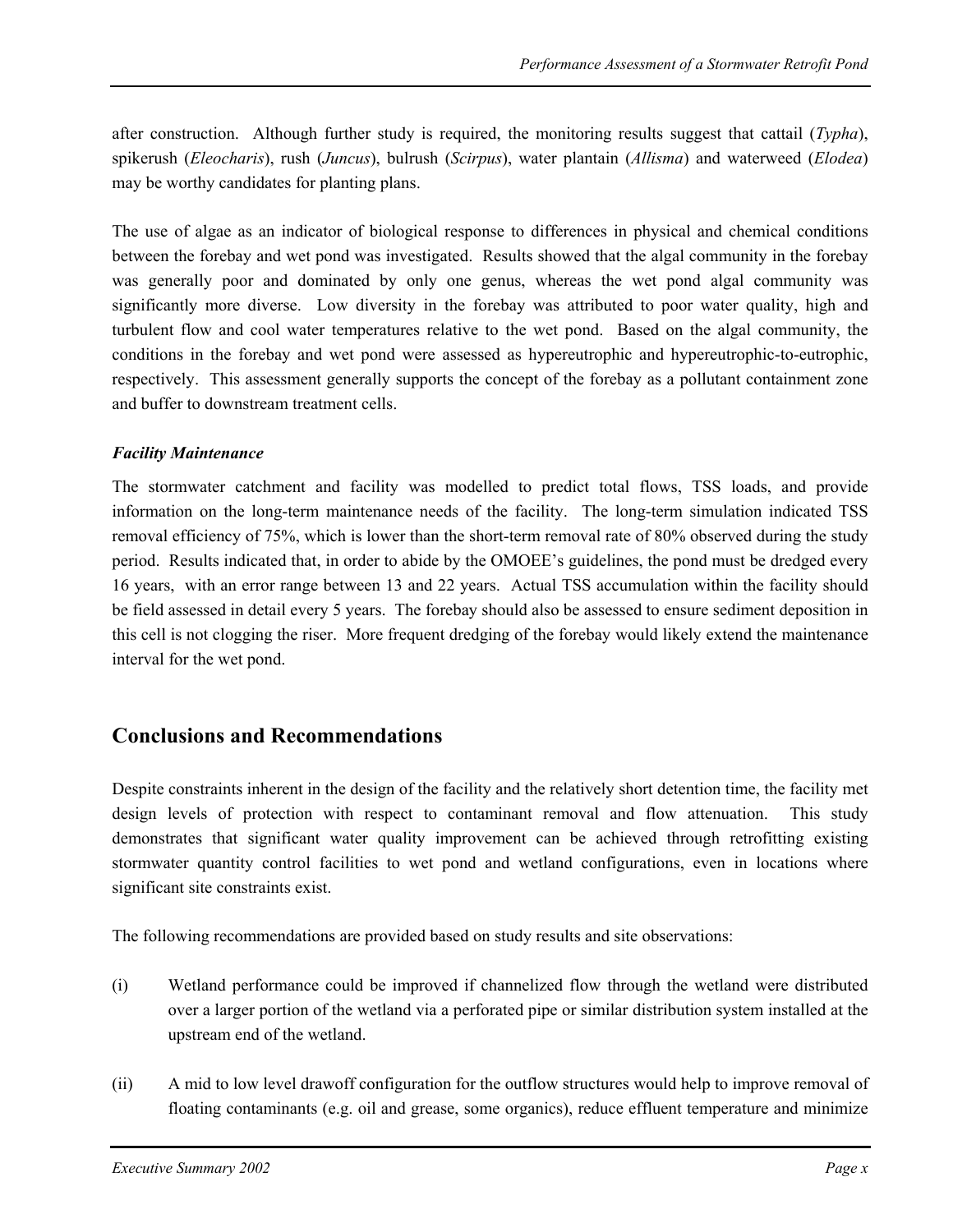adverse effects related to short circuiting across the surface of the pond. Such a structure may, however, result in decreased effluent quality because of reduced sedimentation efficiency over the mean flow path. Data from facilities with different outlet structures should be compared to assess the benefits and weaknesses associated with each design.

- (iii) The feasibility of increasing the time period over which stormwater is detained within the facility should be investigated. This objective could be achieved by modifying the outlet structure such that drawdown times more closely match the average inter-event period. Before implementing this measure, however, the impact on pond levels and the frequency of overflow should be carefully assessed.
- (iv) Further monitoring of vegetation at the site is recommended in order to better characterize the climax community and verify tentative conclusions provided in this study.
- (v) Sediment accumulation depths in the forebay and pond should be monitored regularly to determine maintenance requirements.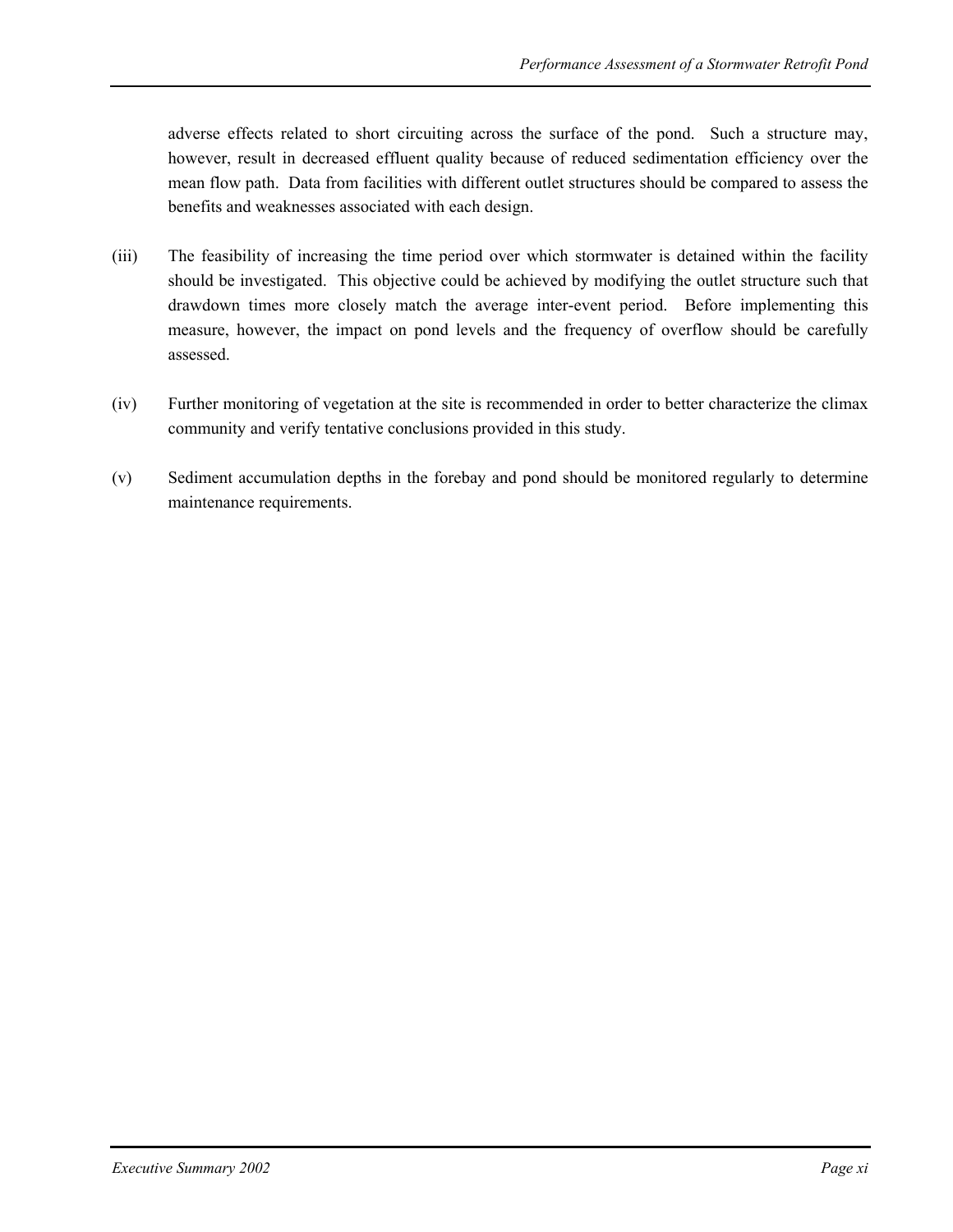## **TABLE OF CONTENTS**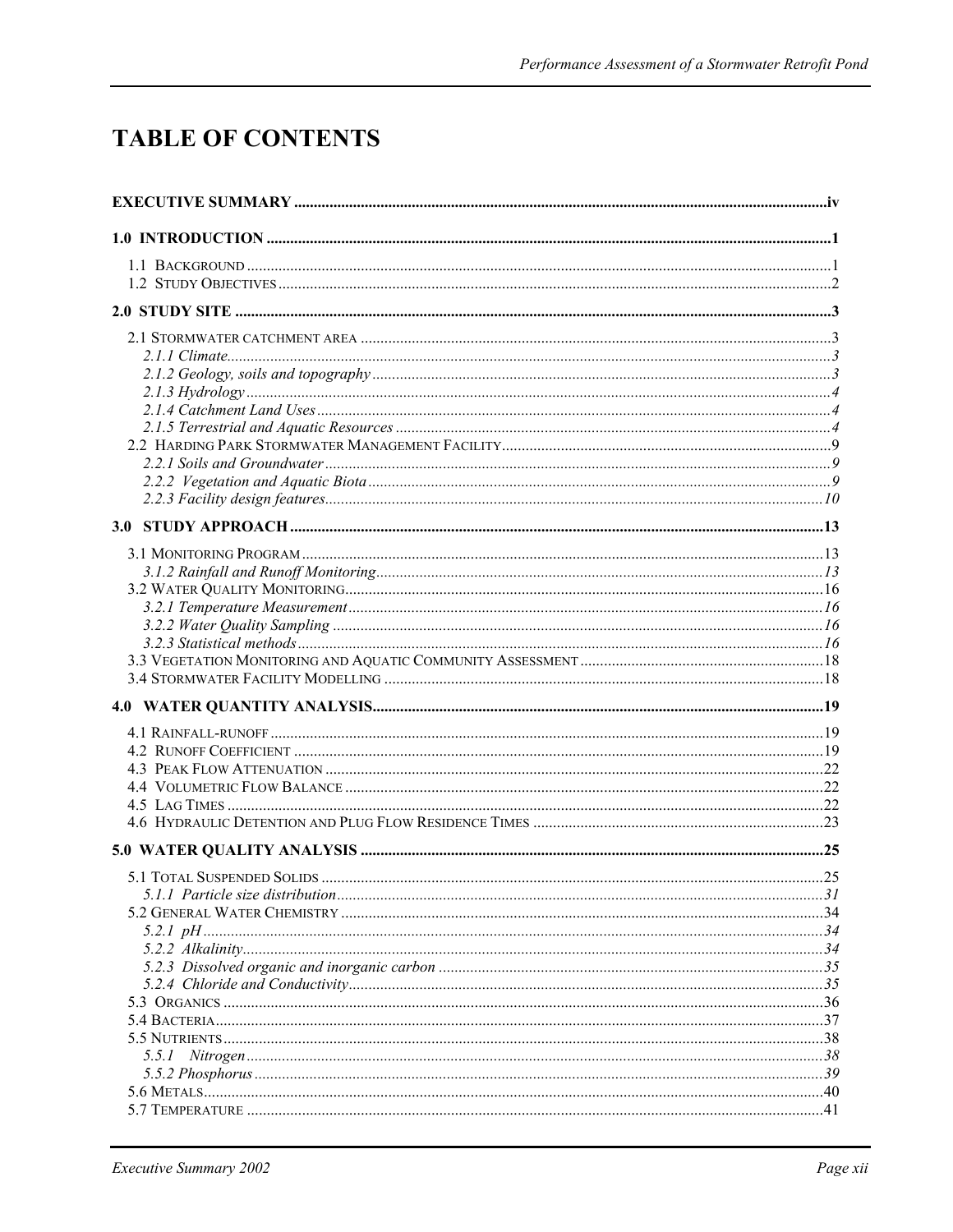| 7.0 |  |
|-----|--|
|     |  |
|     |  |
|     |  |
|     |  |

| <b>APPENDIX A:</b> | <b>HISTORICAL CONTEXT OF THE SWAMP PROGRAM</b>                                            |
|--------------------|-------------------------------------------------------------------------------------------|
| <b>APPENDIX B:</b> | <b>GLOSSARY AND FUNDAMENTAL CONCEPTS OF POND SYSTEMS</b>                                  |
| <b>APPENDIX C:</b> | <b>LABORATORY ANALYTICAL PROCEDURES AND LIST OF ORGANIC</b><br><b>PARAMETERS ANALYZED</b> |
| <b>APPENDIX D:</b> | <b>AQUATIC VEGETATION MONITORING STUDY</b>                                                |
| <b>APPENDIX E:</b> | ASSESSMENT OF PHYTOPLANKTON AND PERIPHYTON COMMUNITIES                                    |
| <b>APPENDIX F:</b> | <b>SUMMARY OF WATER OUALITY RESULTS</b>                                                   |
| <b>APPENDIX G:</b> | <b>REMOVAL EFFICIENCIES</b>                                                               |
| <b>APPENDIX H:</b> | <b>MODEL STRUCTURE AND CALIBRATION</b>                                                    |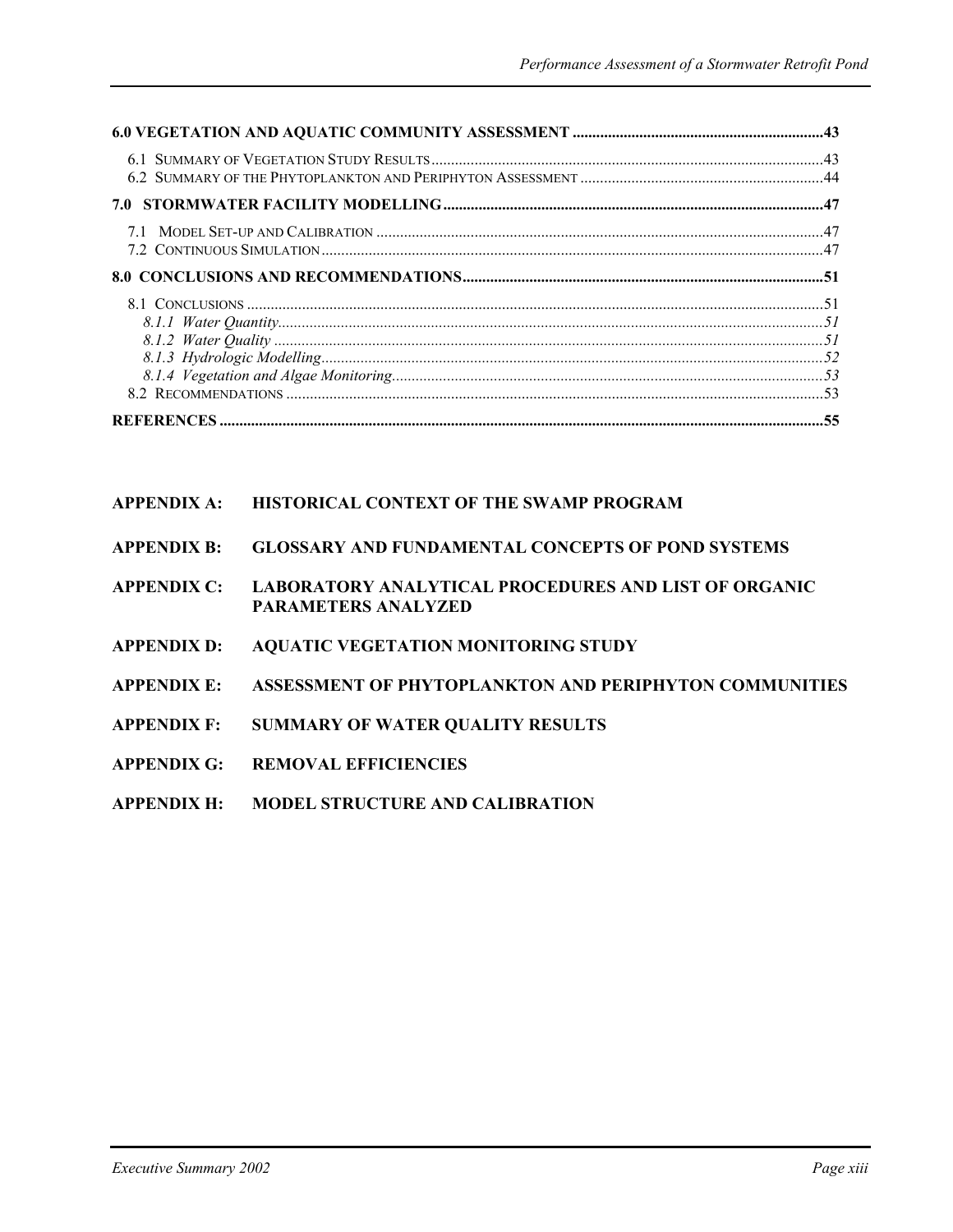## **List of Figures**

| Figure 2.1: Don River Watershed                                                                                       |        |
|-----------------------------------------------------------------------------------------------------------------------|--------|
|                                                                                                                       |        |
|                                                                                                                       |        |
|                                                                                                                       |        |
| Figure 3.1: Stage-storage (measured) and discharge-storage (calculated from equation 3) relationships for the         |        |
|                                                                                                                       |        |
|                                                                                                                       |        |
| Figure 5.1: Average event mean concentrations and 95% confidence limits at the inlet and outlet for the summer/fall   | 26     |
| Figure 5.2: Overall load-based removal efficiencies for the summer/fall period from September to November, 1996       |        |
|                                                                                                                       | 27     |
| Figure 5.3: Average Event Mean Concentrations and 95% confidence limits at the inlet and outlet for the               |        |
|                                                                                                                       | 28     |
| Figure 5.4: Average EMC-based removal efficiencies for the winter/spring period from December to April, 1997 29       |        |
|                                                                                                                       | . 30   |
|                                                                                                                       | . 31   |
| Figure 5.7: a) Individual event and b) average cumulative particle size distributions at the inlet and outlet for the |        |
| post-berm repair summer/fall monitoring period                                                                        | 33     |
|                                                                                                                       |        |
| Figure 5.9: Air and water temperature at the inlet, outlet and German Mills Creek from June 1 to September 30,        |        |
|                                                                                                                       | 42     |
|                                                                                                                       | $.B-5$ |
|                                                                                                                       |        |
|                                                                                                                       | $B-12$ |
|                                                                                                                       |        |
|                                                                                                                       | .E-13  |

## **List of Tables**

|                                                                                                                                                                                                                     | 20 |
|---------------------------------------------------------------------------------------------------------------------------------------------------------------------------------------------------------------------|----|
|                                                                                                                                                                                                                     |    |
| Table 5.2: Average Event Mean Concentrations (AEMCs), grab sample concentrations, removal efficiencies (R.E.)<br>and Provincial Water Quality Objectives (PWQOs) for general chemistry parameters during the        | 34 |
| Table 5.3: Average Event Mean Concentrations (AEMCs), grab sample concentrations, removal efficiencies (R.E.)<br>and Provincial Water Quality Objectives (PWQOs) for nutrient parameters during the summer/fall and | 38 |
| Table 5.4: Average Event Mean Concentrations (AEMCs), grab sample concentrations, removal efficiencies (R.E.),<br>reporting method detection frequencies (%>DL) and Provincial Water Quality Objectives (PWQOs) for |    |
|                                                                                                                                                                                                                     |    |
|                                                                                                                                                                                                                     |    |
|                                                                                                                                                                                                                     |    |
|                                                                                                                                                                                                                     |    |
|                                                                                                                                                                                                                     |    |